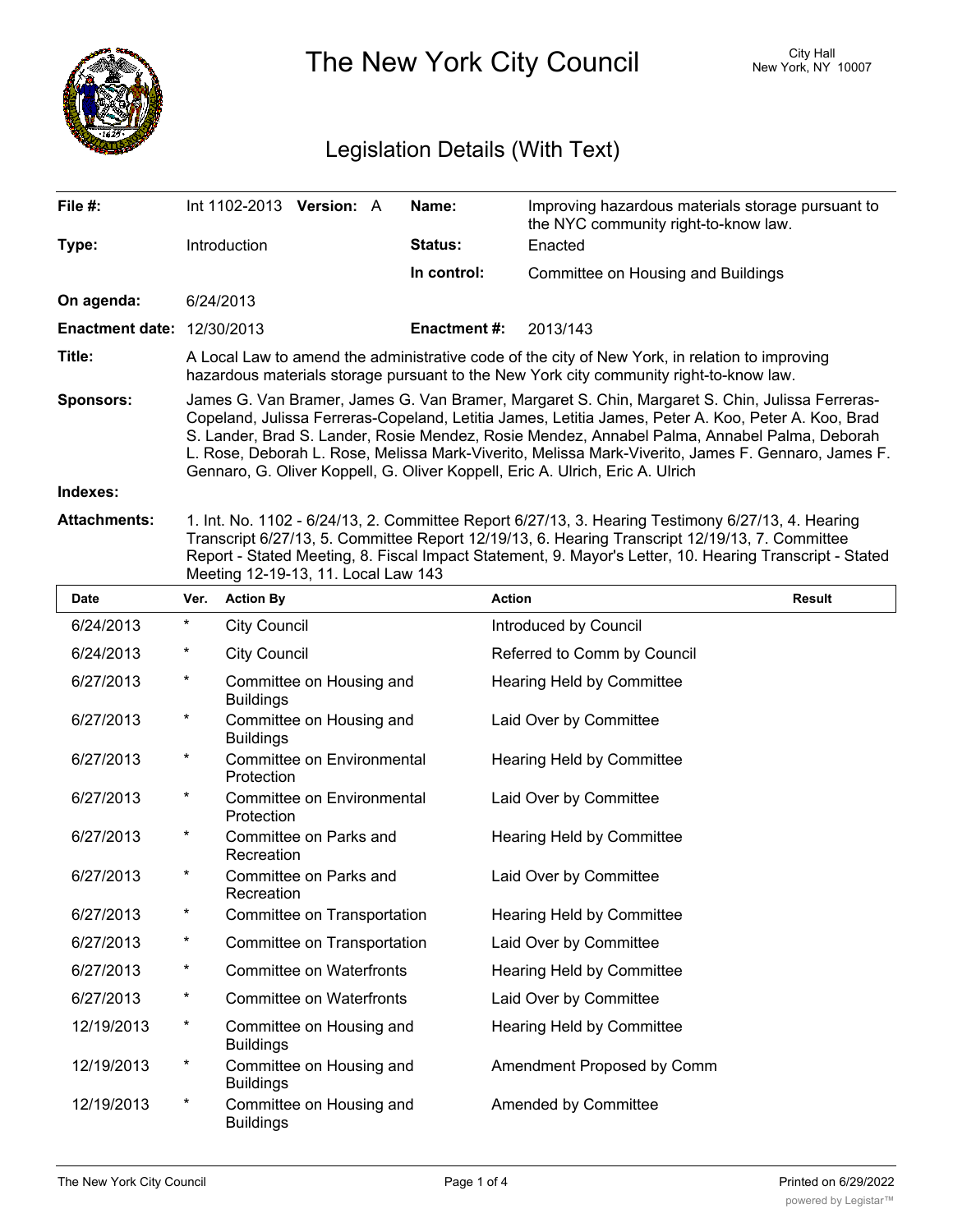## 12/19/2013 A Committee on Housing and Approved by Committee **Alta Committee** Pass **Buildings** 12/19/2013 A City Council **Approved by Council** Pass 12/19/2013 A City Council Sent to Mayor by Council 12/30/2013 A Mayor **Mayor** Hearing Held by Mayor 12/30/2013 A Mayor Signed Into Law by Mayor 12/30/2013 A City Council Recved from Mayor by Council **File #:** Int 1102-2013, **Version:** A

Int. No. 1102-A

By Council Members Van Bramer, Chin, Ferreras, James, Koo, Lander, Mendez, Palma, Rose, Mark-Viverito, Gennaro, Koppell and Ulrich

A Local Law to amend the administrative code of the city of New York, in relation to improving hazardous materials storage pursuant to the New York city community right-to-know law.

## Be it enacted by the Council as follows:

Section 1. Paragraphs 6 and 7 of subdivision a of section 24-705 of the administrative code of the city of New York, as added by local law number 26 for the year 1988, are amended to read as follows:

(6) an estimate, in ranges of the maximum amount and average daily amount, of the number of days located at the facility, and the specific location of each hazardous substance present at the facility at any time during the preceding calendar year, and, for each such specific location, the applicable special flood hazard area zone, as established by section G102.2 of appendix G of the New York city building code, if any, and the applicable New York city office of emergency management coastal storm and hurricane evacuation zone, if any; (7) a brief description of the manner of storage of each hazardous substance present at the facility, a certification that such storage is in compliance with department rules promulgated pursuant to this chapter and all other applicable federal, state, and local laws, rules, and regulations, and a description of how such storage takes into account potential flooding and other extreme weather events; and

§ 2. Section 24-713 of the administrative code of the city of New York is amended by adding a new subdivision d to read as follows:

(d) Any person who violates any rule promulgated pursuant to subdivision b of section 24-716 of this chapter shall be subject to a civil penalty, returnable before the environmental control board, in an amount not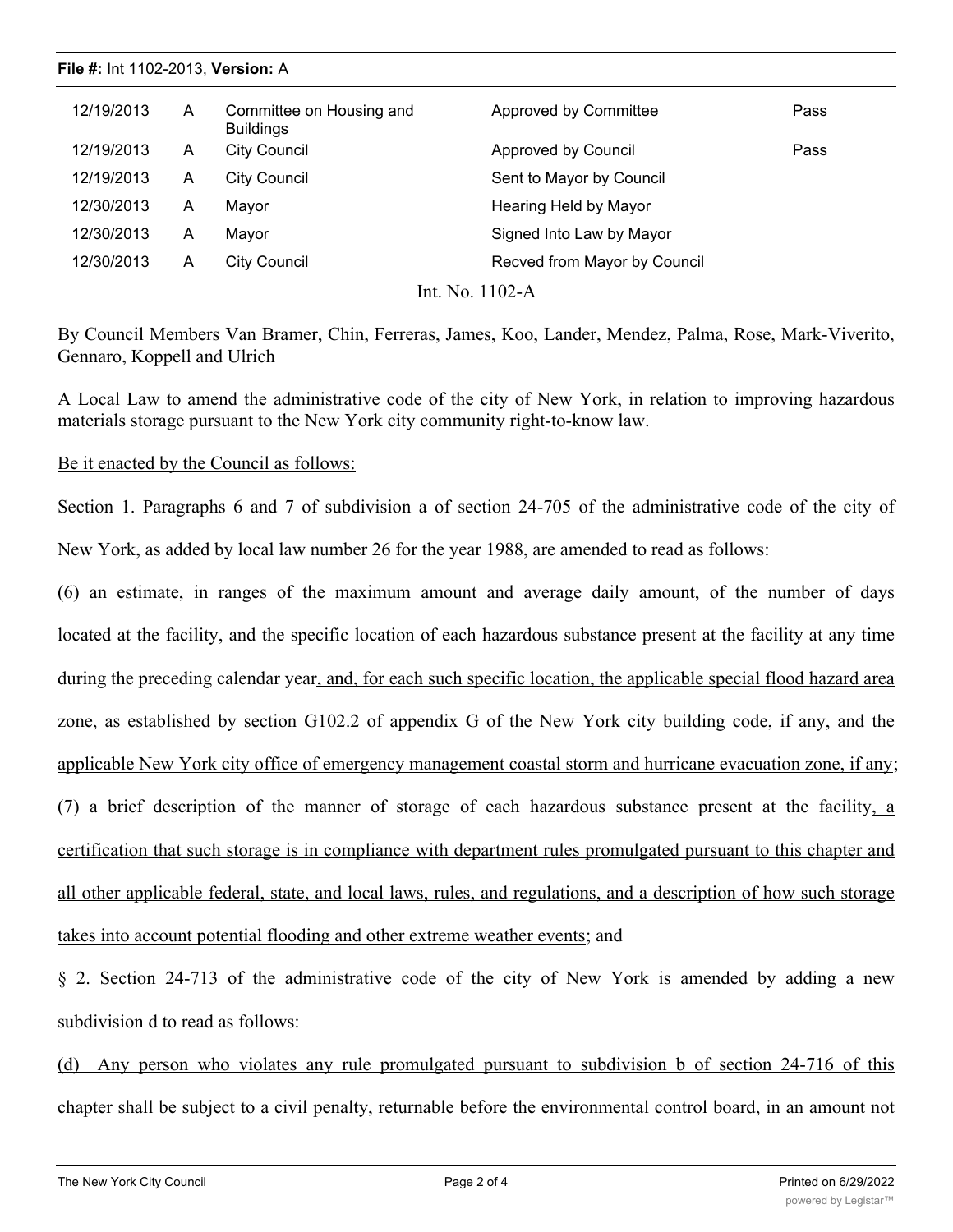### **File #:** Int 1102-2013, **Version:** A

to exceed ten thousand dollars. Each notice of violation shall contain an order of the commissioner directing such person, within thirty days from the date of the order, to correct the condition constituting the violation and to file with the department electronically, or in such other manner as the department shall authorize, a certification that the condition has been corrected. In any proceeding before the board, no civil penalty shall be imposed for a violation pursuant to this subdivision if such person complies with the commissioner's order to correct and to certify correction of the violation within thirty days.

§ 3. Section 24-716 of the administrative code of the city of New York, as added by local law number 26 for the year 1988, is amended to read as follows:

§24-716 Regulations. (a) The commissioner shall have the power to promulgate such rules and regulations as may be necessary to carry out the purposes of this chapter.

(b) On or before January first, two thousand fifteen, the commissioner shall, in consultation with the emergency response agencies, promulgate rules for the proper siting and storage of hazardous substances, taking into consideration all safety issues, including, but not limited to, spillage, fire, flooding, storm surge, earthquake, power outages, and high winds. Such rules may regulate hazardous substances individually or in groups, and may require that additional or alternative precautions be taken in advance of an anticipated extreme weather event.

§ 4. Subdivision c of section 24-718 of the administrative code of the city of New York, as added by local law number 92 for the year 1993, is amended to read as follows:

(c) [On or before July first, nineteen hundred ninety-four, the] The commissioner, in consultation with the emergency response agencies, shall by rule establish the contents of a risk management plan, which shall be designed to prevent the accidental release and to minimize the consequences of any such release of any extremely hazardous or regulated toxic substance. Such plan shall take into account extreme weather events, including potential flooding that may occur due to the location of a facility within a special flood hazard area, as established by section G102.2 of appendix G of the New York city building code, or within a New York city